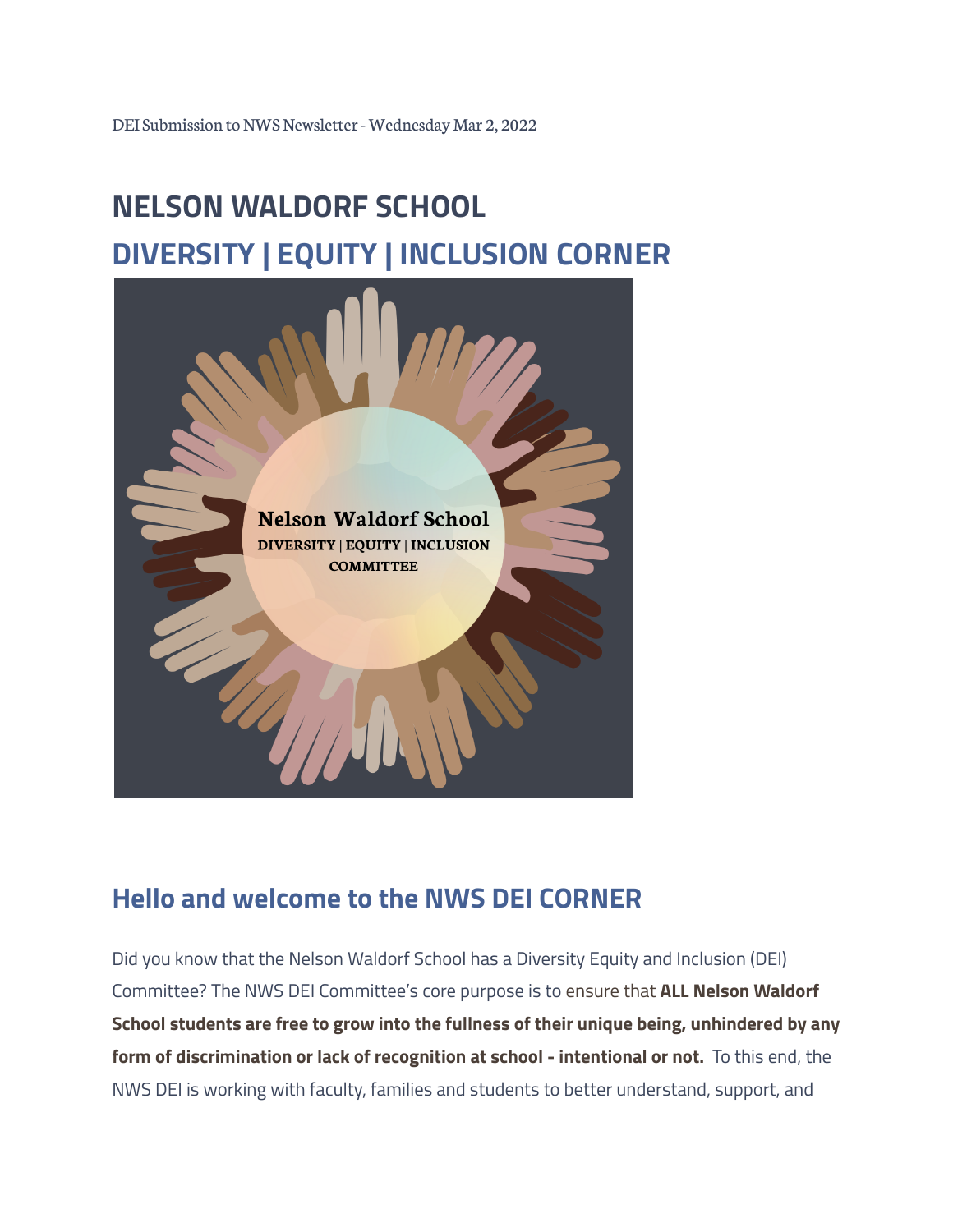expand our school community. We invite you to join us in learning, and unlearning; in challenging and expanding our understanding of what it means to create a culture of belonging. We are excited to begin sharing this work more openly here in the **Nelson Waldorf School Diversity, Equity, Inclusion Corner**. Each month you will find here, an invitation to support our school community through **Calls to Action!** Together, let's stay engaged with these important topics. Is there a diversity, equity and inclusion topic you want to hear more about? Email us at **[deicommittee@nelsonwaldorf.org](mailto:deicommittee@nelsonwaldorf.org)**





After Waldorf's 100 year anniversary, The Journal for Waldorf Education released *School Renewal* in Spring 2021, Volume 1 Number 1. It is entirely dedicated to exploring the necessity of DEI conscious changes; the deep inner work and reorientation in all Waldorf Schools - *to become more inclusive and just*.

### **CALL TO ACTION!**

This month we call upon all NWS parents to explore the June 2021 issue of *School Renewal* . Use this link to access a .PDF version of the magazine. Tell us what you think. Email us at **[deicommittee@nelsonwaldorf.org](mailto:deicommittee@nelsonwaldorf.org)**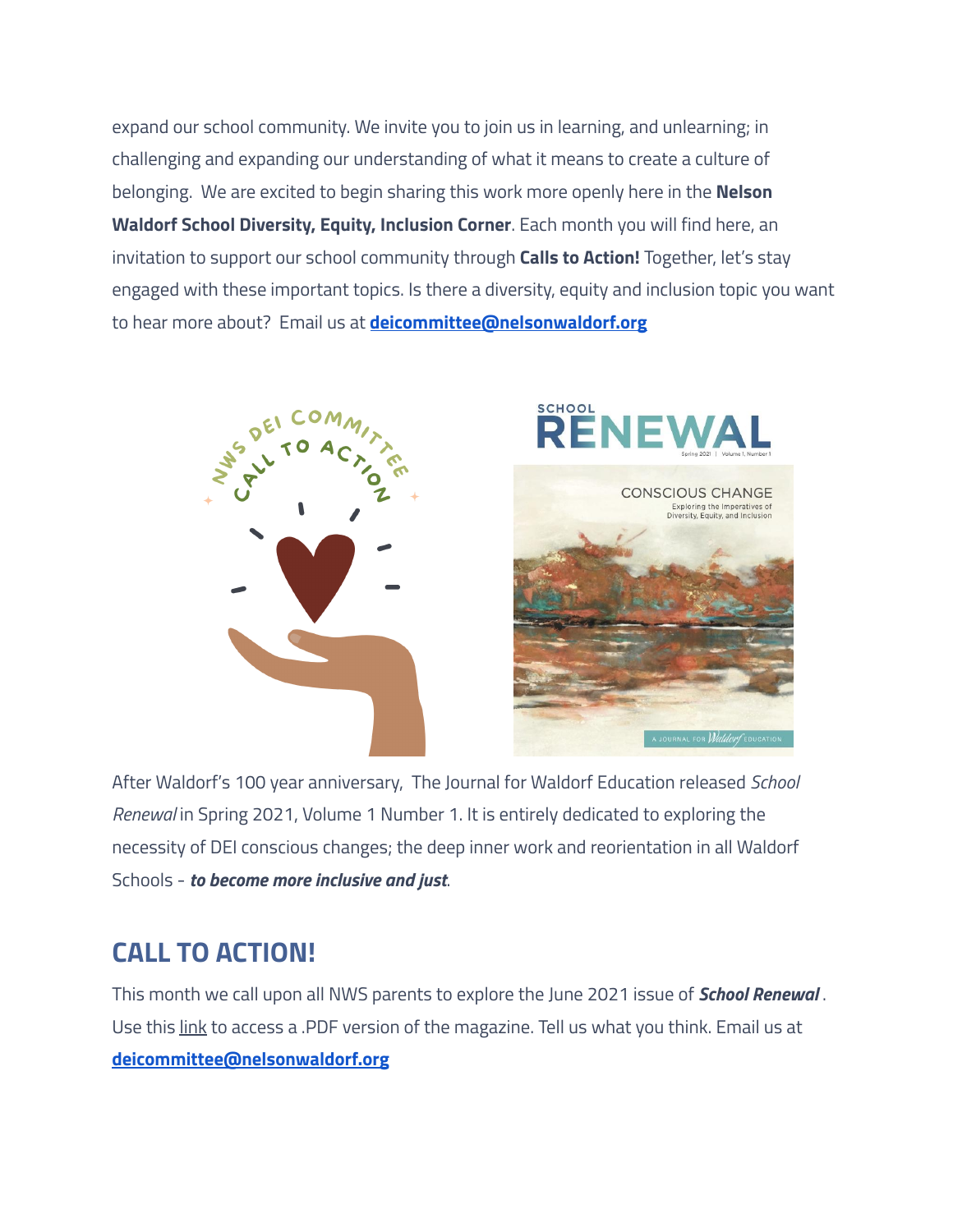#### **2021 DEI Initiatives**



At NWS, we want all of our students to be able to courageously tell their own stories with their whole hearts - to become the unique people our world needs them to be. One important step towards this goal has been to make our school more inclusive of community members - regardless of sexual orientation or gender. In 2021, along with a new **Welcome All Rainbow Sidewalk** installation, NWS opened **(2) Universal Washrooms**. These facilities were previously 'Staff Only'. All students in the main school can now access single-person washrooms with locking doors. These are still wheelchair accessible; and available to be used as required, at any time, **by any student**.

#### **2022 Initiatives**

With the knowledge that taking up these topics requires courage and effort, the DEI Committee is dedicated to supporting our wonderful NWS faculty with the good work they are already doing in their classrooms. This January, five faculty members of NWS attended a four-hour online workshop titled ,**'***Calling it like it is: Uncovering and Dismantling Racism in the Waldorf Movement***'**. This workshop was facilitated by the Sunbridge Institute, an American organization that provides Waldorf teacher training. The rich learning was subsequently shared with NWS faculty during the recent February professional development week. In addition all NWS staff, board members and faculty were invited to attend a two hour online workshop titled '*Fundamentals of Anti-Oppression*', facilitated by Bakau Consulting. A recorded version of this workshop is now available for future sharing for new staff and/or faculty.